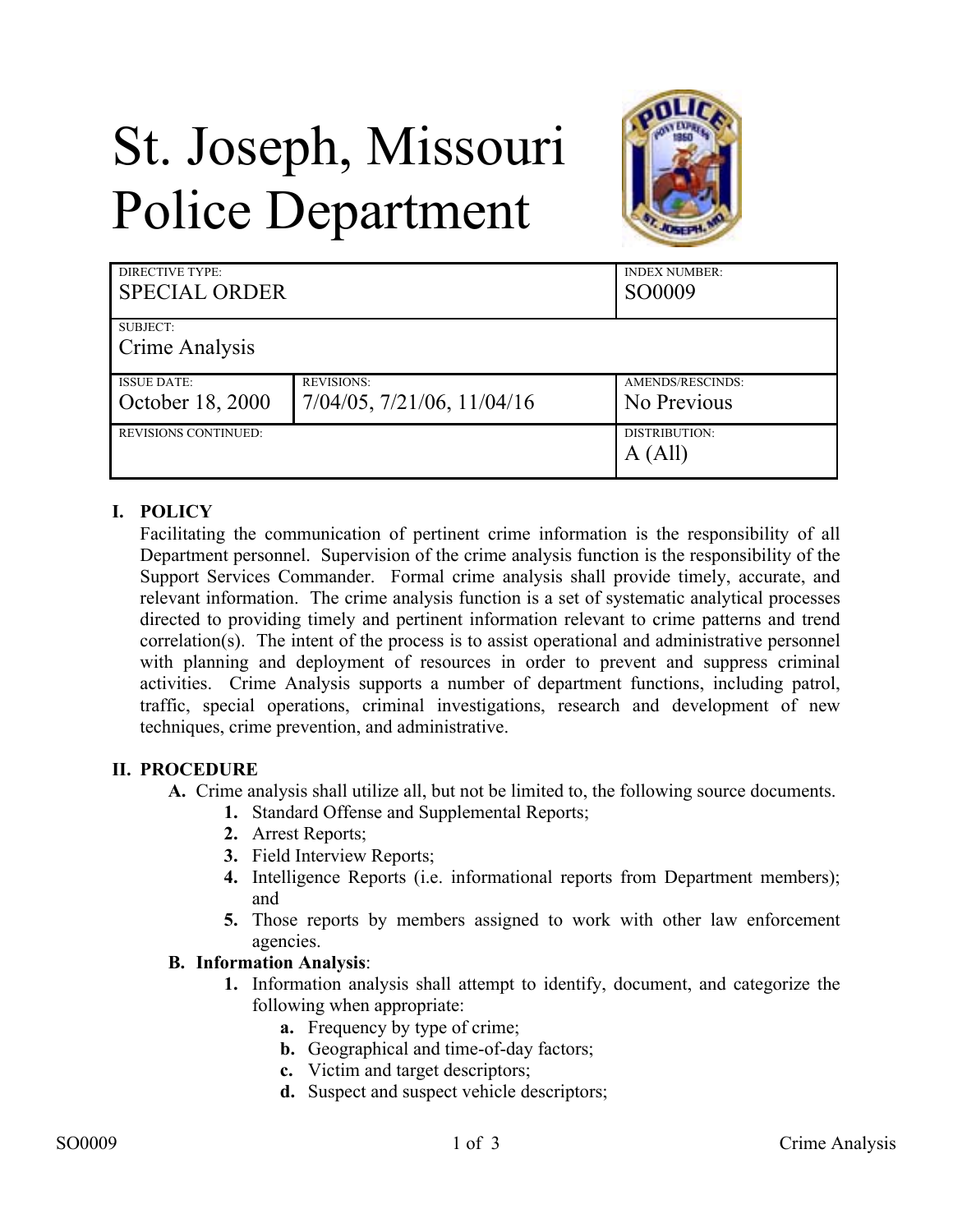- **e.** Modus Operandi factors;
- **f.** Physical evidence information; and
- **g.** Potential police hazards and policing strategies.
- **2.** A file system based on raw data shall separate useable information from nonusable information.
	- **a.** Cross-files shall help determine the relationships between people, places, and events.
	- **b.** All available resources may be used to piece together the available information to indicate key individuals, places, events, and relationships with other crimes.
- **3.** The information analysis shall be made available to other members. Such a line of communication shall allow for feedback regarding the value of the information being received and disseminated.
- **4.** Crime-specific memorandums that identify the pattern(s) may be transmitted to the Patrol, Traffic, and Detective Division Commanders for possible feedback.
	- **a.** These memorandums are intended to identify the relationship, or potential relationship, among the crimes that comprise the pattern.
- **5.** The Crime Analyst will attempt to match current crime trends with historical crime data.

### **C. Internal Information Dissemination:**

- **1.** The existence of crime patterns will be reported to Patrol Supervisors and field personnel, both formally and informally.
	- **a.** Informal dissemination results from the personal contact between the person doing the crime analysis and operational personnel.
	- **b.** Formal dissemination techniques include written or verbal reports.
- **2.** The Crime Analyst shall periodically solicit feedback to determine the successes or failures of Crime Analysis information to evaluate the efficiency of the unit and the methods used. This feedback will be analyzed to determine which types of services are most beneficial to the various sections of the Police Department.

### **D. Public Dissemination**:

- **1.** Specific crime information that could enhance public understanding of local crime and generate community support may be made available to the public.
	- **a.** Information concerning operational needs such as known offenders, modus operandi, suspects and investigative leads shall be carefully controlled and may be disseminated by media release with approval of the Chief of Police.
- **E.** It shall be the responsibility of personnel designated as Crime Analyst/s to brief the Chief of Police on crime patterns and trends.

### **F. Crime Analysis Records**:

The Crime Analyst shall maintain records of crime data which has been disseminated. The Chief of Police may use these records to measure the Crime Analysis function of internal productivity.